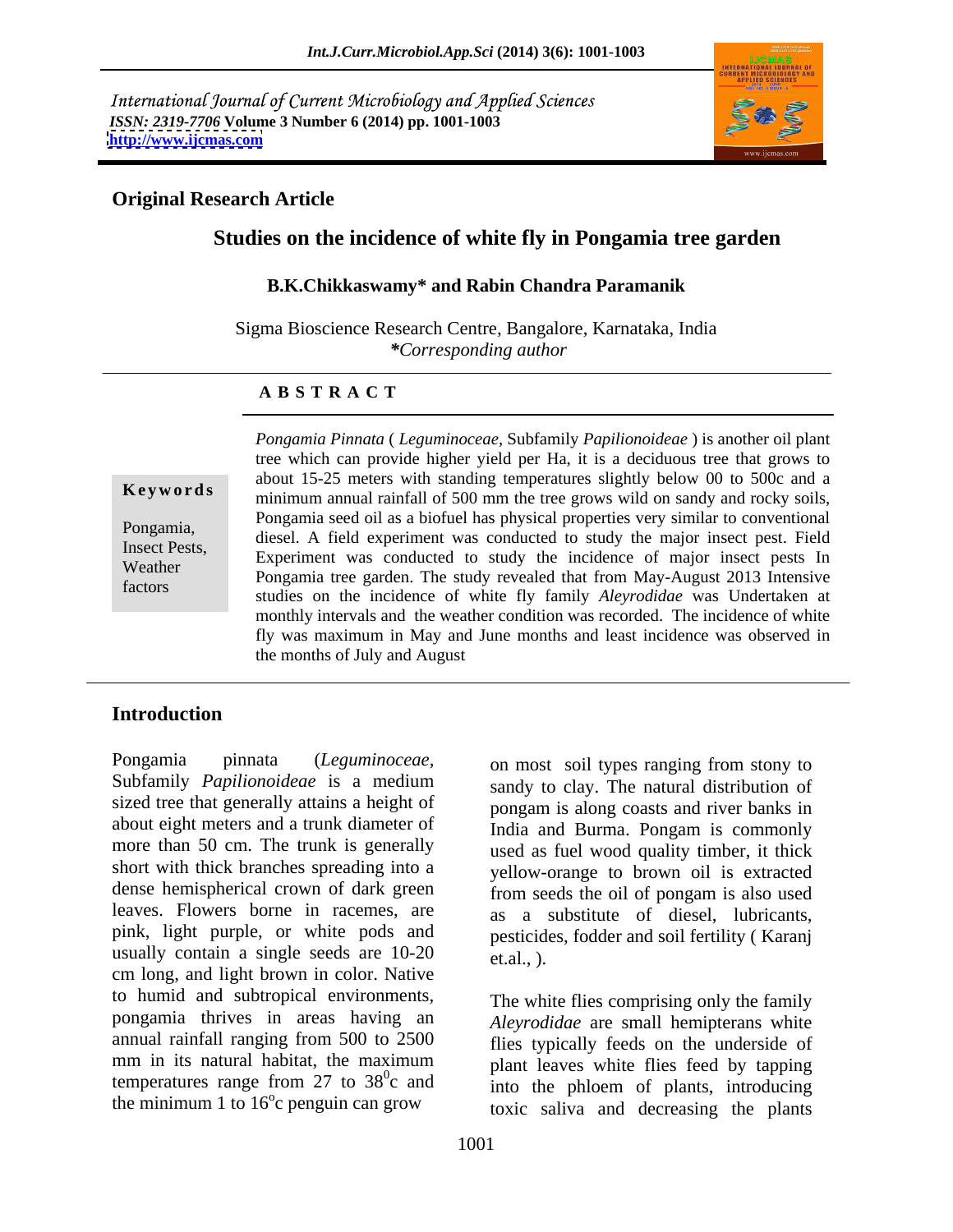overall turgor pressure (Hunter, W.B. et.al., 19980 white flies share modified forms of hemimetabolous metamorphosis<br>Total No of tree survived in that the immature stages begin life but soon attack to a host plant the stage before the adult is called a pupa. (Mollision B 1990) Insect resistance plants are an important component of integrated pest management (IPM). It contributes incidence of pests. (Chandrakala 1995) helpfully in IPM in two ways reduce quantum of insecticides and improve performance of natural enemies in plants. Meteorological parameters play a pivotal role in the biology of any pest (Narendra<br>Results and Discussion Reddy et.al., 2001 ).The major constraints in the economic cultivation of pongamia, pest infestation causes considerable losses survey are incorporated in .The results and Chemical control is widely used indicated that maximum infestation of means of managing Insect pests in

very essential to studies on the incidence and 72% respectively. While it was

The Incidence of pests white fly in the  $40$ mm, 50% & 60% respectively. Analysis garden in Kanakapura, Ramanagara Dist., Bangalore, Karnataka, India for the month of May-August 2013 at monthly data on different abiotic parameters were recorded.

A field experiment was conducted in a factors of the environment viz., randomized block design table-1 & 2, . temperature (maximum & minimum) The cultural practices except plant rainfall & relative humility are presented protection measures were followed as per the crop production guide for horticultural crops, (K. Elanchezhan et al., 2008). In each pongamia garden, five micro plots were prepared (Four in the corner and one in the middle of the garden). Twenty trees were randomly selected in each micro tree (20x5=100 plants per garden). The Percentage of pests were calculated by

using the formula Percentage of pest infestation  $=$  ---------------------------- x 100 Total No of tree survived

Atmospheric conditions (i.e., temperature, rainfall and relative humility) that existed during the course of studies was also recorded to correlate their influence on the The data obtained were statistically analyzed using "F" test (Asthana and Srivastava, 1967)

# **Results and Discussion**

(Dadmal et.al., 200). May 2013 (20.25%) and June 2013 (24.22 Keeping in view the prevalence and the temperature, rainfall and relative humility destruction caused by whitefly. It was felt was  $28^{\circ}$  C,  $18^{\circ}$  C,  $2 \text{mm}$ ,  $5 \text{mm}$ , and  $58\%$ of pests in the pongamia tree garden. minimum in July 2013 (10. 23%) & **Materials and Methods** and minimum temperature, rainfall and minimum The notable findings observed in the field indicated that maximum infestation of white flies was found to be in the month of %) when the maximum and minimum  $^{0}$  C, 2mm, 5mm, and 58% and 72% respectively. While it was August 2013 (8.10%) when the maximum relative humidity was  $30^{\circ}$  C  $22^{\circ}$  C, 22mm,  ${}^{0}$  C 22<sup>0</sup> C, 22mm,  $^{0}$  C, 22mm, 40mm, 50% & 60% respectively. Analysis of Variance on the incidence of whitfly are indicated in Table 1 & 2.

> The correlation coefficients between the incidence of white fly and the abiotic factors of the environment viz., temperature (maximum & minimum) in table 2.

for observation of pest incidence huminity. Earlier it was reported that the Maximum temperature had a significant negative relationship with the incidence of white fly whereas there was no significant negative relationship between their incidence and rainfall and relative humility. Earlier it was reported that the location of germinivirues in the white fly Hunter et.al., 1998.